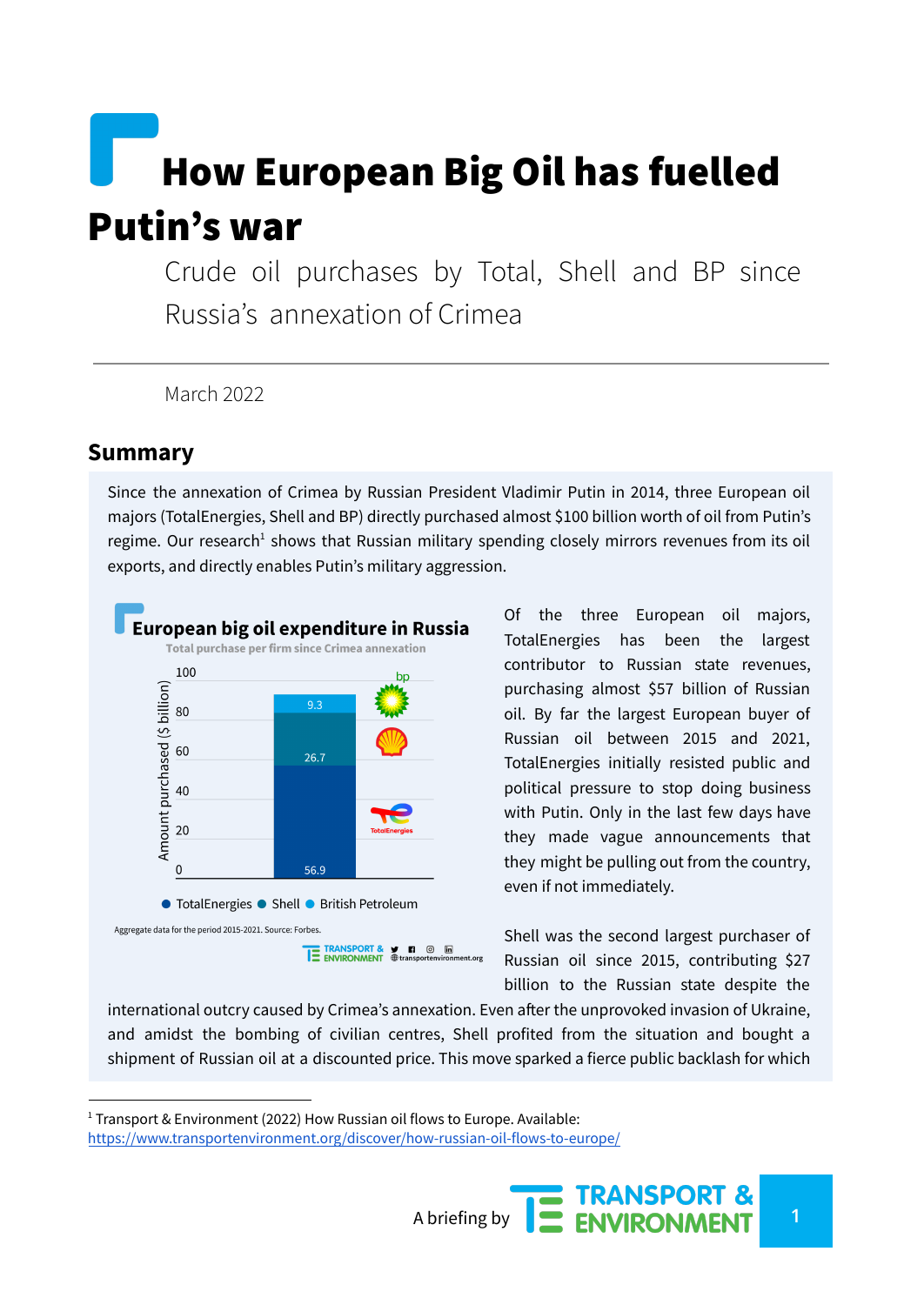they were forced to apologise. Only in the face of this public relations disaster and tightening sanctions regimes, did Shell decide to pull out of Russia.

BP came third in this ranking of European oil major infamy. T&E estimates that in the last few years, BP bought \$9 billion of Russian oil from the Putin regime. This has provided much needed foreign currency critical to funding Putin's military ambitions.

Once again, European oil majors have been seen to put shareholder dividends and top management bonuses before people. It took a humanitarian catastrophe, caused by a belligerent fossil fuel funded regime that they have been all too comfortable doing business with, before they took action. While they have now disengaged from Russia , they continue to fund climate change, environmental destruction or human right abuses.

The oil industry is not a reliable partner. It is time to make them pay for the historical and current climate, environmental and societal damage they have caused.

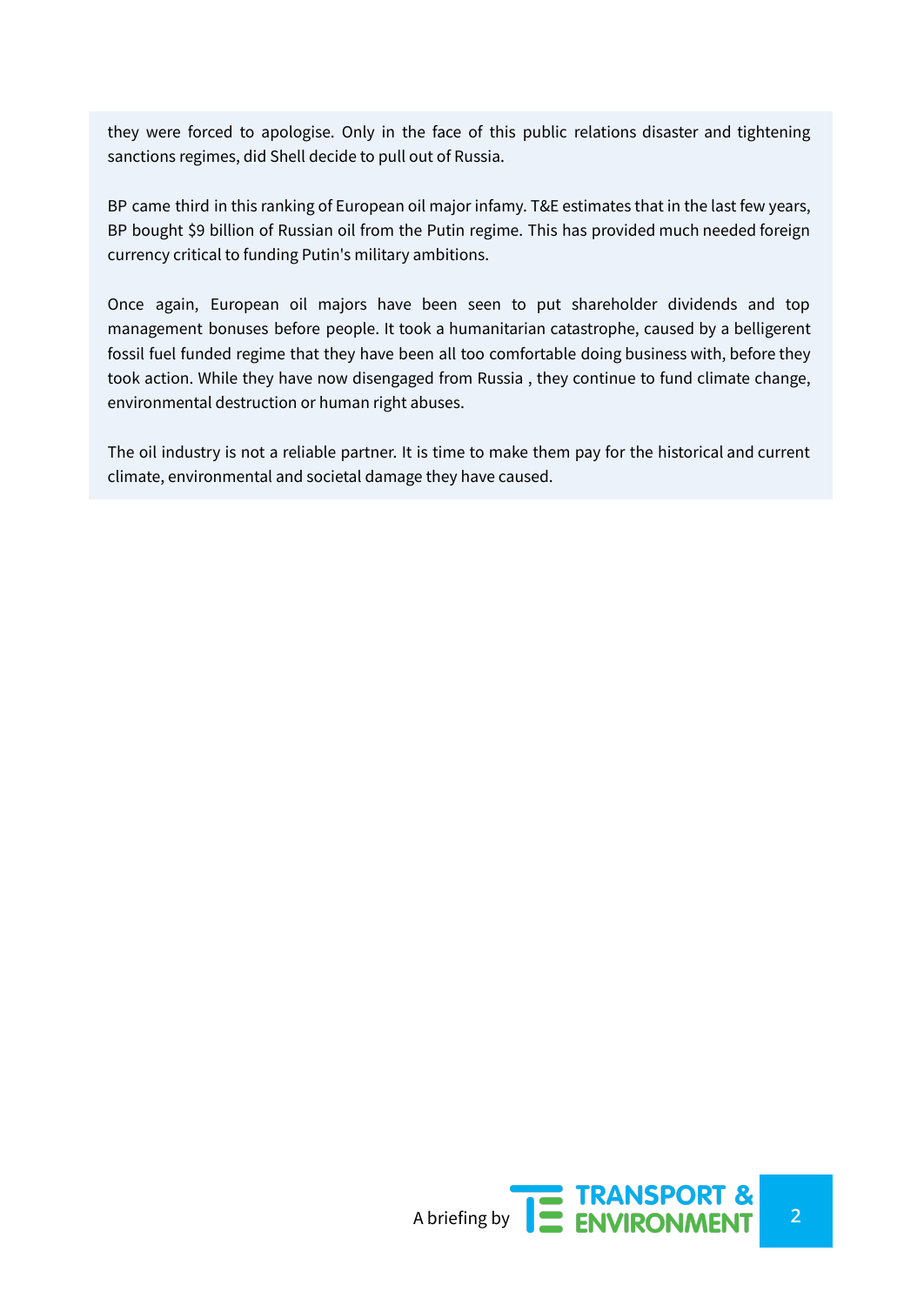## 1. Putin's actions since 2014 and big European oil

In the first part of 2014, following Ukraine's revolution and the stepping down of pro-Russian president Viktor Yanukovych, Putin ended up invading the Ukrainian peninsula of Crimea. A pro-Russian government was installed in the regional parliament, and a referendum (not recognised by the international community) was held to annex Crimea to the Russian Federation.

As a consequence, the European Union, the United States and other countries imposed sanctions on Russia, which was also expelled from the G8. A very large majority of the UN General Assembly condemned the annexation, both in 2014 and 2016.

Despite the international outcry, European oil majors turned a deaf ear and decided to continue doing business with Putin's regime, fuelling his war machine.

Just over a month ago Putin decided to completely invade the sovereign country of Ukraine. This time around, the international community has responded even stronger, imposing unprecedented sanctions on Russia. European oil majors were under immense pressure to stop their activities in Russia. BP took the lead and announced on February 27th that it would leave the 20% of its shares in Russian state-owned oil giant Rosneft<sup>2</sup>. Shell was the next European oil major to follow suit on March 8th<sup>3</sup>. After weeks of pressure, TotalEnergies seems to be next<sup>4</sup>, but as a laggard and only later this year, as announced on March 22nd.

Even in the middle of the war, European oil majors were willing to continue funding Putin's war. For instance, Shell decided to buy a cargo of Russian oil at a discounted price. Once they got caught, they were forced to apologise, and later retract after public pressure. 5

But why didn't European oil majors reconsider their engagement with Putin's regime after the invasion of Crimea? For years, European oil majors accepted Putin's despotic regime, and accepted it as the cost of doing business there. Like with climate change, environmental destruction or human rights abuses, these companies put greed and profits above society.

This briefing quantifies how much three main European oil majors (the French TotalEnergies, the Anglo-Dutch Shell and the British BP) contributed to Putin's coffers since 2015, revenues which would in turn be used to invade Ukraine.

<sup>&</sup>lt;sup>5</sup> BBC (8 March 2022) Shell sorry and pledges to stop buying Russian oil. Available: <https://www.bbc.com/news/business-60661611>



 $2$  BP (27 Feb. 2022) bp to exit Rosneft shareholding. Available:

<sup>&</sup>lt;sup>3</sup> Shell (8 March 2022) Shell announces intent to withdraw from Russian oil and gas. Available: [www.bp.com/en/global/corporate/news-and-insights/press-releases/bp-to-exit-rosneft-shareholding.html](https://www.bp.com/en/global/corporate/news-and-insights/press-releases/bp-to-exit-rosneft-shareholding.html)

[https://www.shell.com/media/news-and-media-releases/2022/shell-announces-intent-to-withdraw-from-russi](https://www.shell.com/media/news-and-media-releases/2022/shell-announces-intent-to-withdraw-from-russian-oil-and-gas.html) [an-oil-and-gas.html](https://www.shell.com/media/news-and-media-releases/2022/shell-announces-intent-to-withdraw-from-russian-oil-and-gas.html)

<sup>4</sup> TotalEnergies (22 March 2022) Russia: TotalEnergies Shares Its Principles of Conduct. Available: <https://totalenergies.com/media/news/press-releases/russia-totalenergies-shares-its-principles-conduct>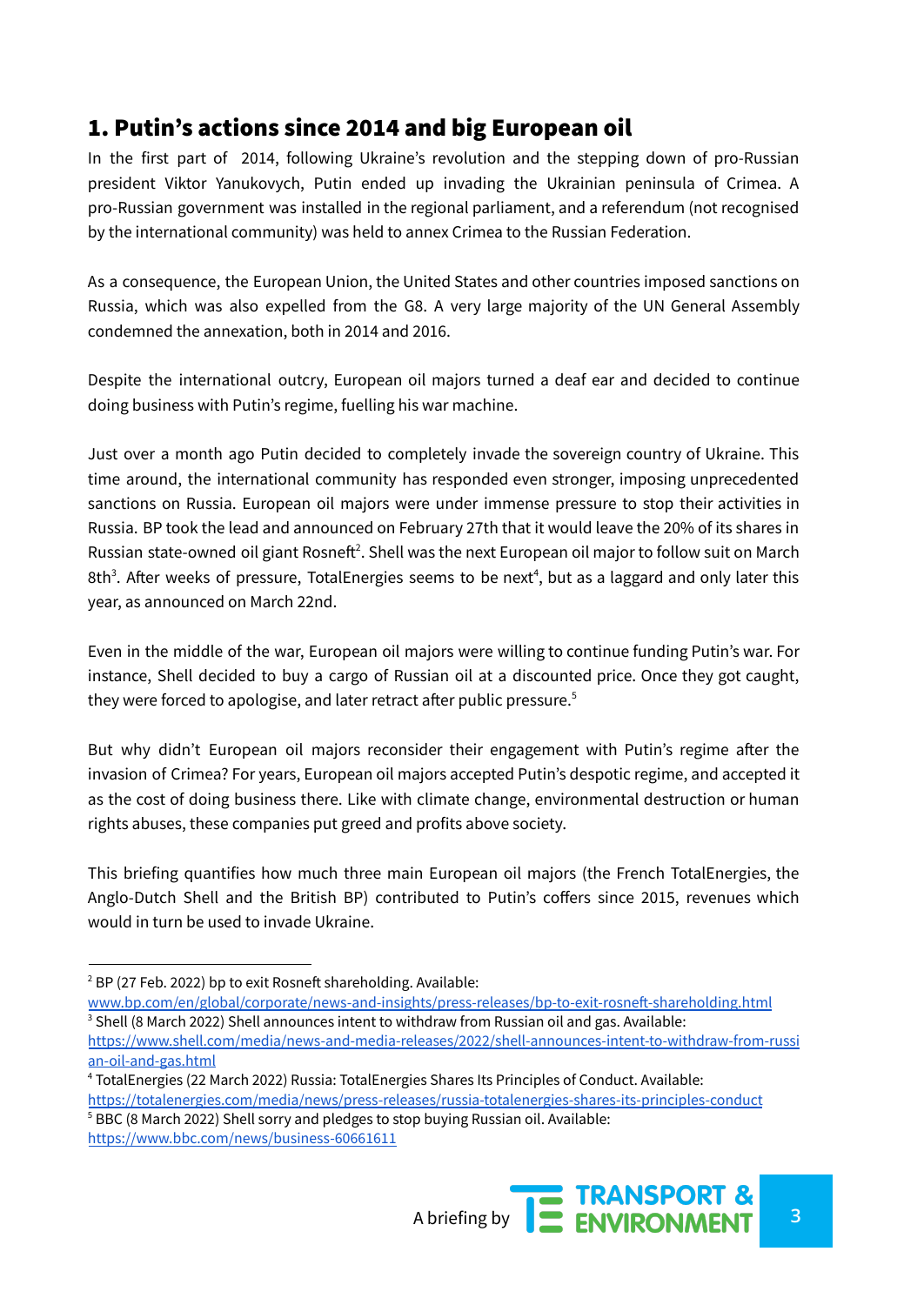## 2. How much has European big oil contributed to Putin's war machine since the invasion of Crimea

The aim of this section is to quantify how much the three main European companies sent to Putin's regime since the annexation of Crimea in 2014. We consider the period from 2015 to 2021. Note that data on the quantities of imports are only available from 2016 to 2020, so 2015 and 2021 total purchases are based on a 5 year trend of sales and the average price per barrel. The methodology can be found in the Annex. An overview of each oil major is presented, then the last section contains an overall evaluation of the phenomenon.



#### 2.1 TotalEnergies

Since the annexation of Crimea in 2014, TotalEnergies has been the largest European and the fourth largest global buyer of Russian oil. During this period, the French giant has increased its exposure to the Russian market from 14.5 million tonnes in 2016 to 22.8 million tonnes in 2020; this 57% growth is larger than what any other non-Russian oil company has achieved in the same timeframe<sup>6</sup>. Even more impressive are the economic numbers: their total expenditure rose from an estimated \$5.5 to \$12.7 billion, for a total of \$56.9 billion spent in the period under consideration.

The company has been able to gain this predominant position in the market thanks to an efficient organisation and strong business relationships with the local firms. They buy both oil and natural gas from their main partners Gazprom Neft, Surgutneftgaz and Rosneft, as well as the subsidiary

A briefing by **4 ENVIRONMENT** 

<sup>6</sup> Forbes (Accessed March 2022) Total Oil Trading. Available: <https://www.forbes.ru/profile/343963-total-oil-trading>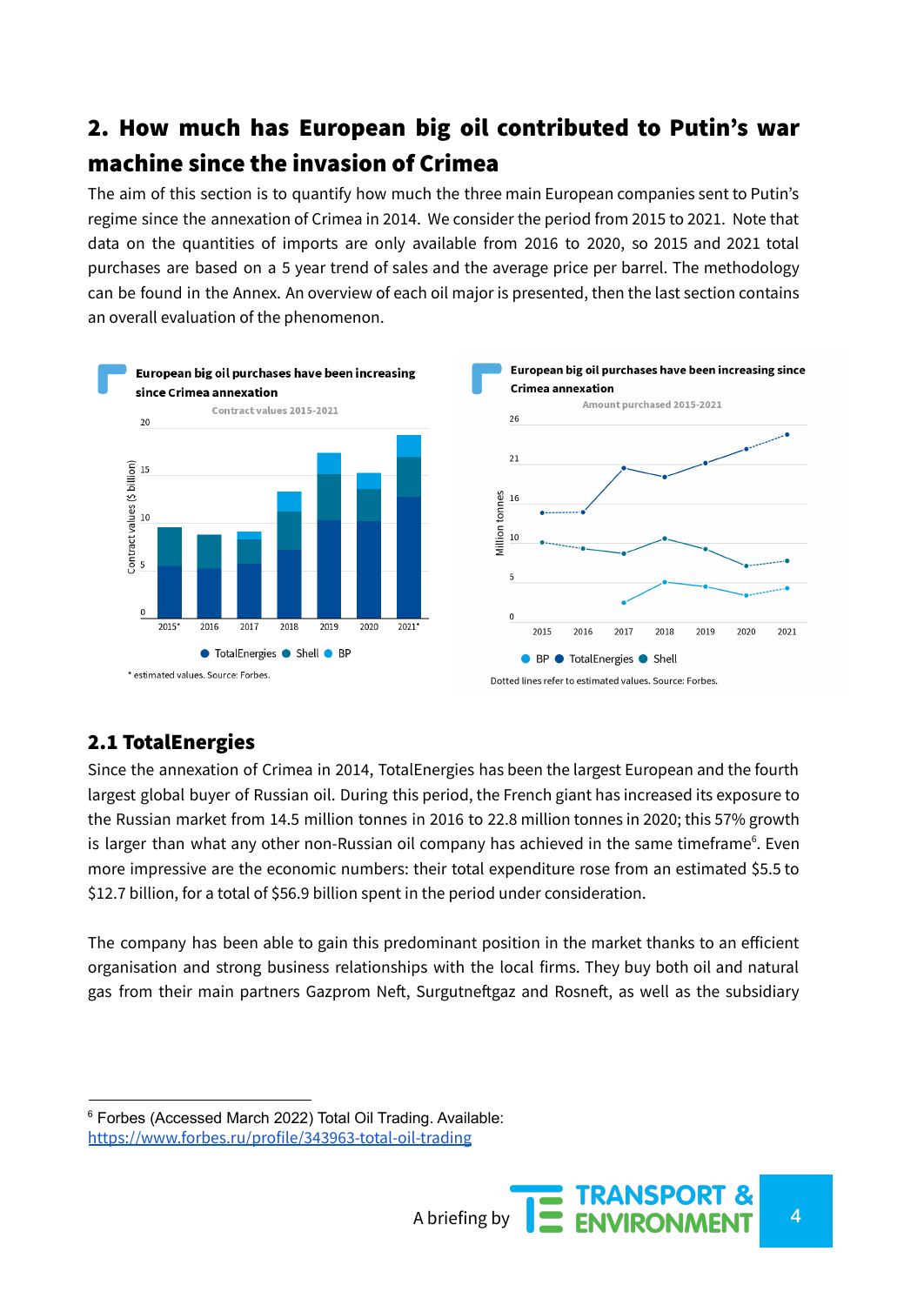Total Exploration Development Russia<sup>7</sup>. Direct investments mainly include Novatek<sup>8</sup>, Russian largest independent gas producer, of which TotalEnergies owns a 19.4% stake $^{\rm 9}$ .

A combination of the high volumes of oil and the consolidated purchase structure allows them to get competitive prices (an average of \$53.39 per barrel over the period, 6.7% lower than BP and 1.3% lower than Shell): among all the non-Russian firms considered in our analysis, only Orlen got a cheaper deal. This might also explain why TotalEnergies is the only one who has recovered its pre-COVID stock value, of the three firms analysed. Moreover, the company's attitude towards the current situation does not seem to have an impact on its performances. No negative reactions from the market nor political pressure has been asserted so far. The group has recently announced that they will phase out buying Russian oil by the end of 2022, but we still have to see if and how this will really happen.

#### 2.2 Shell

Like TotalEnergies, Shell mainly runs their businesses with Surgutneftegaz, Gazprom Neft and Rosneft, managing purchase orders and commercial relations via subsidiaries and proprietary purchasing structures.

Looking at the time series chart about oil purchases, it immediately stands out how they are the only company who has decreased its import from Russia over time. They indeed went from 9.7 million tonnes in 2016 to 7.4 million in 2020. Also the contracts' value has not changed much since 2015, even though the market fluctuations have made this value quite unstable during the period considered in this analysis.

This behaviour might suggest that the company was already taking some distance from Russian oil dependency, and the recent announcement that they will completely stop buying it after the invasion of Ukraine<sup>10</sup> seemed to be a decisive leap in this direction. The reality is much different than this. Right after the war started, Shell decided to buy a large amount of Russian oil (100,000 metric tonnes) to take advantage of the record discount on Urals crude (\$28.50 per barrel)<sup>11</sup>. They

 $10$  Bousso, R.(1 March 2022) Shell to exit Russia after Ukraine invasion, joining BP. Reuters. Available: <https://www.reuters.com/business/energy/shell-exit-russia-operations-after-ukraine-invasion-2022-02-28/>

<sup>&</sup>lt;sup>11</sup> Wallace, J. and Anna Hirtenstein, A. (4 March 2022) Shell Buys Russian Oil at Bargain Price. WSJ. Available: [https://www.wsj.com/livecoverage/russia-ukraine-latest-news-2022-03-04/card/shell-buys-russian-oil-at-barg](https://www.wsj.com/livecoverage/russia-ukraine-latest-news-2022-03-04/card/shell-buys-russian-oil-at-bargain-price-2ZljvO2HQlmPm5d5aAgG) [ain-price-2ZljvO2HQlmPm5d5aAgG](https://www.wsj.com/livecoverage/russia-ukraine-latest-news-2022-03-04/card/shell-buys-russian-oil-at-bargain-price-2ZljvO2HQlmPm5d5aAgG)



<sup>7</sup> TotalEnergies in Russia (Accessed March 2022) Committed to doing business in Russia. Available: <https://corporate.totalenergies.ru/en/total-russia/total>

<sup>&</sup>lt;sup>8</sup> Novatek's shareholders include the Volga Group, the investment vehicle of Gennady Timchenko, who had been on a US sanctions list since 2014, when Russia annexed Crimea, and has been targeted by the EU's newest asset freezes

<sup>9</sup> White, S. and Abboud, L. (6 March 2022) Oil major Total sticks with Russia despite exit of rivals. The Financial Times. Available: <https://www.ft.com/content/4adac2e1-0288-4eb0-a593-479c1815c864>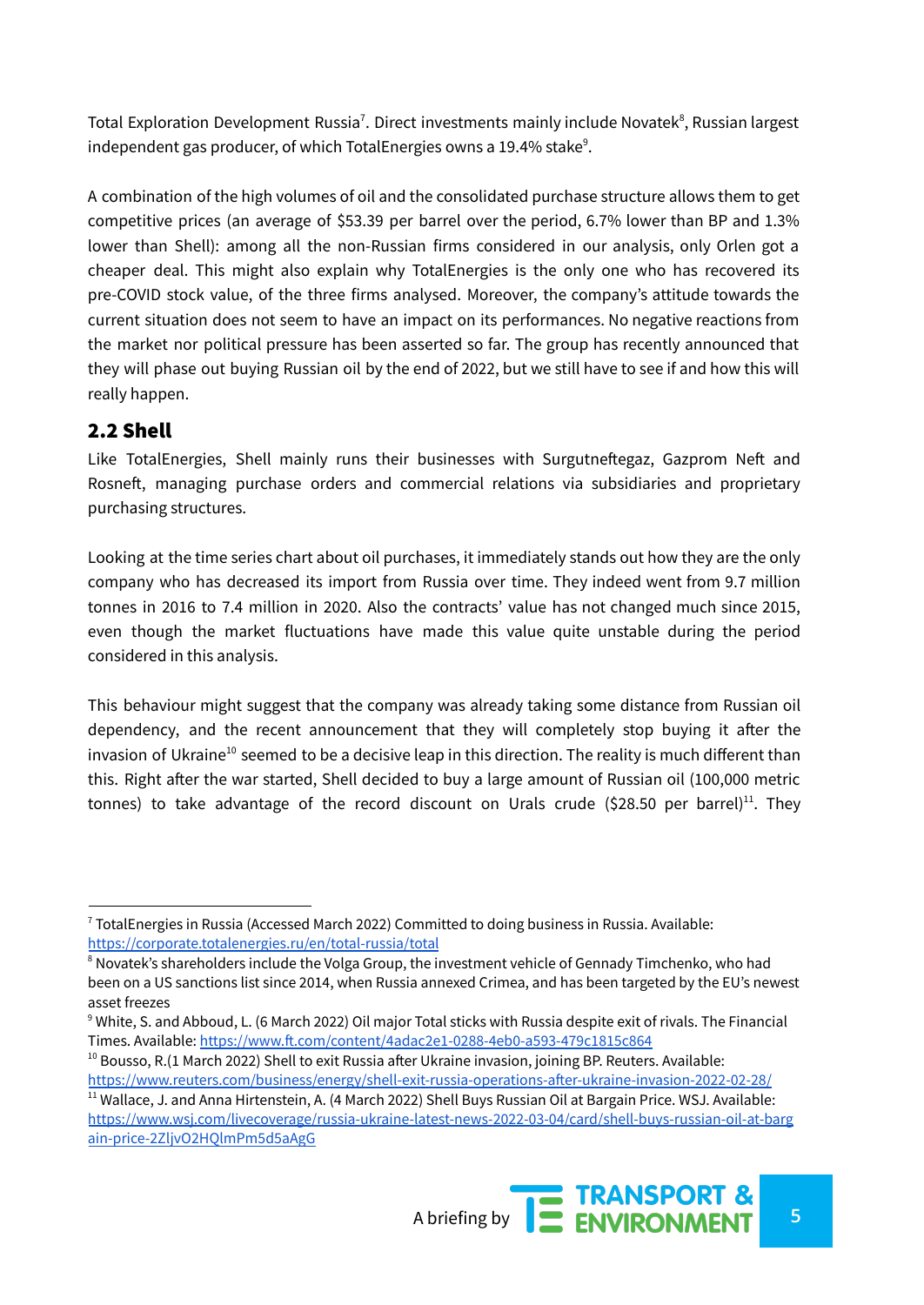apologised for this just a few days later $^{12}$ , but it is really hard to imagine that they did not consider the gravity of their actions before, especially given their early condemnation of Putin's attack $^{13}$ .

The main takeaway of this story is that ethical standards might be considered valuable in the business world, but they only come in second place after profits. We have said that oil purchases have slightly decreased after the annexation of Crimea, but we should also remind ourselves that Shell has still bought around \$26.6 billion in oil since then.

#### 2.3 BP

With respect to the companies we just presented, British Petroleum (BP) has a slightly lower share of the Russian oil imports. Their 2020 purchases were 3.5 million tonnes, with a \$1.7 billion expenditure. Despite the relatively smaller numbers, we notice that they have increased their exposure on the Russian market by 73% (from 2.6 to 4.5 million tonnes estimated for 2021). They also partner mainly with Surgutneftegaz and Gazprom Neft, even though they do not have subsidiaries like TotalEnergies and Shell.

Right after Putin's declaration of war, BP [announced](https://www.bp.com/content/dam/bp/business-sites/en/global/corporate/pdfs/news-and-insights/press-releases/bp-to-exit-rosneft-shareholding.pdf) the intention to offload its 19.75% stake in Rosneft, a Russian state-controlled oil company. Despite having worked in Russia for more than 30 years, they suddenly decided to abandon their affairs with Ural oil. Different sources also reported that they have been decisively pressured by the UK government<sup>14</sup> to make this decision. Such a drastic decision might be read as a permanent commitment towards a future free from dirty businesses. However, it still has to be seen whether and how they will find other suppliers, considering that they have spent almost \$10 billion in Russian oil since 2017.

#### 2.4 TotalEnergies, Shell and BP combined

Together, TotalEnergies, Shell, and BP have purchased an estimated \$92.7 billion worth of oil.

In 2019 and 2020, the combined purchases of the three companies purchased \$17.4 billion and \$15.3 billion, respectively. In both years, this was equivalent to 1% of Russian GDP<sup>15</sup>. For the sake of comparison, Russia's military expenditures in those years was between 3.8% and 4.3% of GDP.<sup>16</sup> The three European oil majors purchased oil equivalent to a quarter of Russia's military budget.

The most optimistic say that, as markets are becoming increasingly severe on companies' reputation, they will not tolerate the three giants ignoring the European collective effort to stop the war in Ukraine. However, we have seen how a similar situation occurred during the annexation of

<sup>&</sup>lt;sup>16</sup> The World Bank (Accessed March 2022) [data.worldbank.org/indicator/MS.MIL.XPND.GD.ZS?locations=RU](https://data.worldbank.org/indicator/MS.MIL.XPND.GD.ZS?locations=RU)



 $12$  Shell (8 March 2022) Shell announces intent to withdraw from Russian oil and gas. Available: [https://www.shell.com/media/news-and-media-releases/2022/shell-announces-intent-to-withdraw-from-russi](https://www.shell.com/media/news-and-media-releases/2022/shell-announces-intent-to-withdraw-from-russian-oil-and-gas.html) [an-oil-and-gas.html](https://www.shell.com/media/news-and-media-releases/2022/shell-announces-intent-to-withdraw-from-russian-oil-and-gas.html)

<sup>&</sup>lt;sup>13</sup> Vinopal, C. (28 Feb. 2022) Shell's exit from Gazprom intensifies pressure on Total and Exxon. QZ. Available: <https://qz.com/2135252/shells-3-billion-russia-exit-puts-pressure-on-total-exxon/>

<sup>&</sup>lt;sup>14</sup> Bursztynsky, J. (27 Feb. 2022) BP offloads its nearly 20% stake in Russia's Rosneft. CNBC. Available: <https://www.cnbc.com/2022/02/27/bp-offloads-stake-in-russias-rosneft.html>

<sup>&</sup>lt;sup>15</sup> The World Bank (Accessed March 2022) [data.worldbank.org/indicator/NY.GDP.MKTP.CD?locations=RU](https://data.worldbank.org/indicator/NY.GDP.MKTP.CD?locations=RU)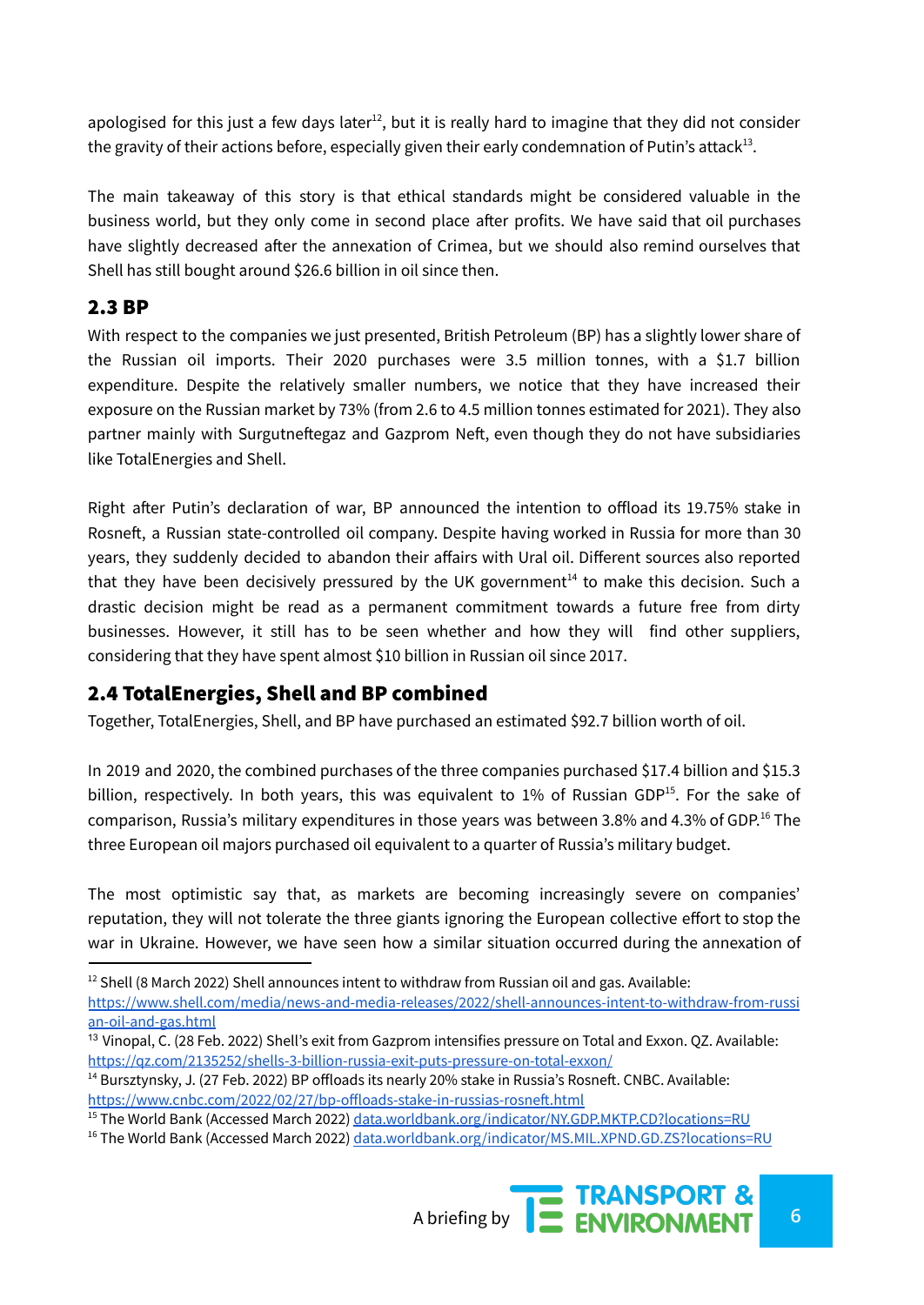Crimea, and we can observe business as usual behaviour. A hint towards this direction is given by the fact that TotalEnergies didn't lose its stock value despite not having taken a position against Putin's war.

### 3. How European Big Oil should pay back to society

Just three European oil majors (TotalEnergies, BP and Shell) have spent almost \$100 billion since the annexation of Crimea. It is inexplicable why companies that claim to be socially responsible continued to finance Putin's war machine, despite the international outcry. Only one explanation is possible: profits. Like they did with climate change, environmental destruction or human rights abuses, they put profits first: dividends for their shareholders and bonuses for their top management. It is about time to make them pay back to society.

The European Union is considering introducing a carbon pricing mechanism on road transport fuels. T&E has recently commissioned work $^{17}$  that shows there are legal mechanisms to ensure at least part of the cost associated with this new tool is absorbed by oil companies. Revenues from such a scheme should be used to help those most vulnerable in the energy transition, through a contribution from the oil majors to the new Social Climate Fund. $^{18}$ 

In parallel, in the short term, European governments should implement a new windfall profit tax. Oil majors are massively profiting from increased oil prices that are a direct consequence of the war that they partly financed in the first place. The revenues from this tax should also be used to support the lowest incomes. That would be a more targeted social response to the price hikes than many member states' current approach to reduce excise duties, which T&E found<sup>19</sup> benefits the richest motorists on average eight times more than the poorest.

Oil companies, fuel retailers and petrol stations must urgently disclose what share of petrol and diesel sold originates from Russia and other despotic regimes. Governments should introduce rules to ensure fuel retailers provide this information. Finally, Europe should introduce an import tariff on Russian fossil fuel imports into Europe to reduce Russian oil profits ahead of a complete end to Russian fossil fuel imports into Europe.

<sup>&</sup>lt;sup>19</sup> Transport & Environment (2022) A dereliction of fuel duty: Europe's €9bn gift to Putin and the rich. Available: [www.transportenvironment.org/discover/a-dereliction-of-fuel-duty-europes-e9bn-gift-to-putin-and-the-rich](https://www.transportenvironment.org/discover/a-dereliction-of-fuel-duty-europes-e9bn-gift-to-putin-and-the-rich)



 $17$  Transport & Environment (2022) EU has the right to pass on carbon price to oil majors, legal analysis shows. Available:

[https://www.transportenvironment.org/discover/eu-has-the-right-to-pass-on-carbon-price-to-oil-majors-legal](https://www.transportenvironment.org/discover/eu-has-the-right-to-pass-on-carbon-price-to-oil-majors-legal-analysis-shows/)[analysis-shows/](https://www.transportenvironment.org/discover/eu-has-the-right-to-pass-on-carbon-price-to-oil-majors-legal-analysis-shows/)

<sup>&</sup>lt;sup>18</sup> Transport & Environment (2022) The road to a road ETS: How to design a socially fair and environmentally effective system. Available:

[www.transportenvironment.org/discover/the-road-to-a-road-ets-how-to-design-a-socially-fair-and-environme](https://www.transportenvironment.org/discover/the-road-to-a-road-ets-how-to-design-a-socially-fair-and-environmentally-effective-system/) [ntally-effective-system/](https://www.transportenvironment.org/discover/the-road-to-a-road-ets-how-to-design-a-socially-fair-and-environmentally-effective-system/)